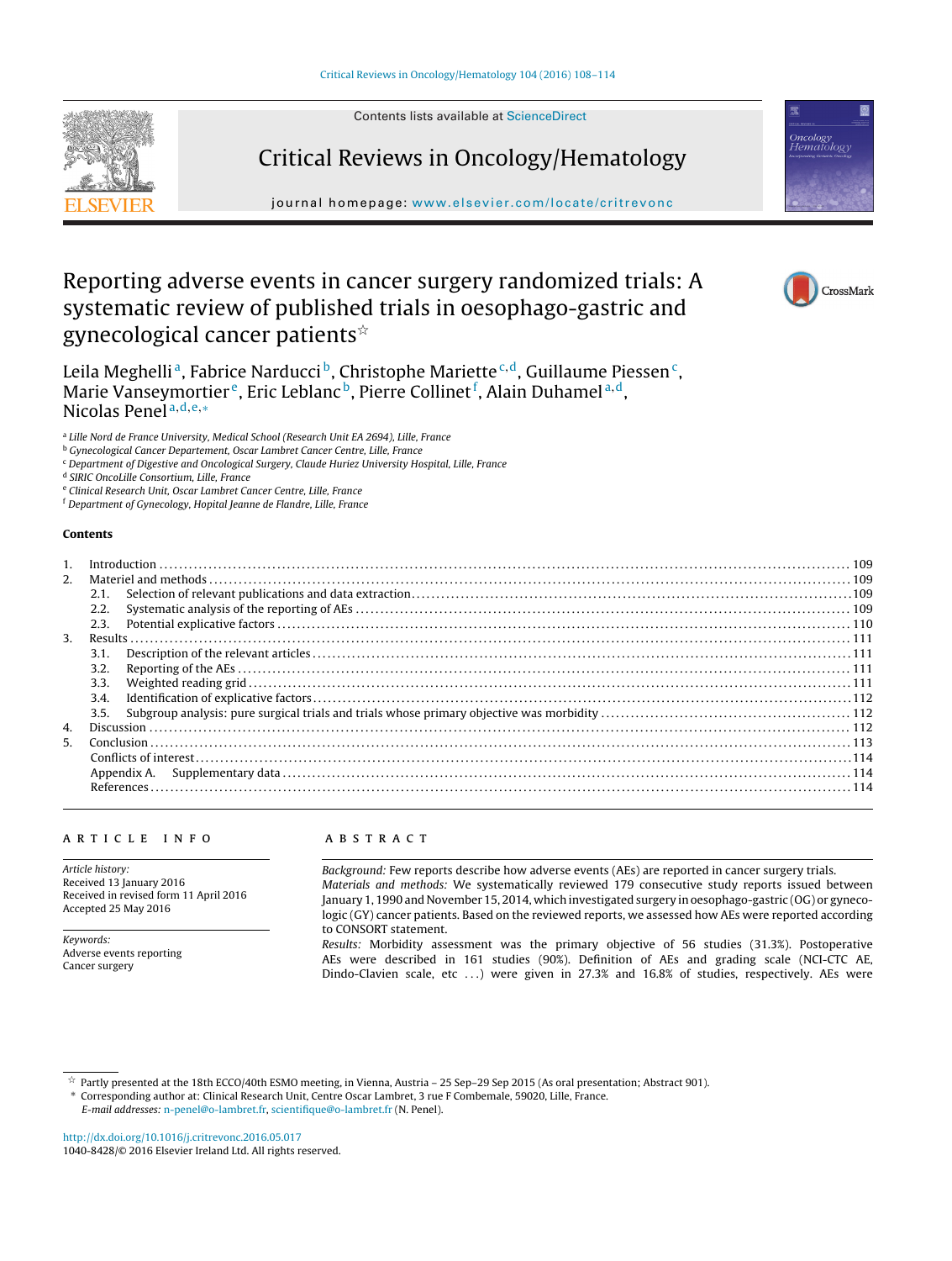Clinical trials Post-operative complications Toxicity

reported by event and grade in 8.3% of studies. Definition of expectedness, seriousness, causality and safety population were present in 0.5%, 1.1%, 7.8%, and 7.2% of the studies, respectively. Reporting of AEs did not improve over time nor better in high-impact factor journals.

Conclusion: The reporting of AEs in cancer trials investigating surgery needs to be improved. © 2016 Elsevier Ireland Ltd. All rights reserved.

# **1. Introduction**

Surgery remains the cornerstone of curative-intent treatment of the majority of solid tumors, even if surgery is associated with neo-adjuvant or adjuvant treatment such as, chemotherapy, hormonal therapy, external radiation therapy, brachytherapy, etc. . . Current randomized clinical trials (RCTs) in cancer surgery are mainly assessing the role of mini-invasive surgery and the impact of combination treatments ([Diaz-Nieto](#page-6-0) et [al.,](#page-6-0) [2013;](#page-6-0) [Galaal](#page-6-0) et [al.,](#page-6-0) [2012\).](#page-6-0)

RCTs provide the highest level of evidence and may lead to changes in practice. The primary objective of most RCTs is the assessment of the effectiveness of the "investigational" treatment compared to recognized standard of care. However, the accurate measurement of both benefits and harms of the "investigational" treatment, whether pharmacological or not, are of major importance to properly weight the benefit-risk balance [\(Moher](#page-6-0) et [al.,](#page-6-0) [2001;](#page-6-0) [Ioannidis](#page-6-0) et [al.,](#page-6-0) [2004\).](#page-6-0) Thus, the reporting of adverse events (AEs) should be standardized, objective and reproducible inorder to compare the different therapeutic approaches. The CONSORT (The Consolidated Standards of Reporting Trials) issued recommendations concerning the report of AEs in pharmacological clinical trials ([Ioannidis](#page-6-0) et [al.,](#page-6-0) [2004\).](#page-6-0) However, the description of surgical AEs significantly differs from the description of AEs in pharmacological clinical trials. To date there are no recommendations for the report of surgical AEs. To the best of our knowledge, few reports assessed the quality of AEs reporting in cancer surgery randomized trials ([Blencowe](#page-6-0) et [al.,](#page-6-0) [2012\).](#page-6-0)

Based on these facts, we have conducted a systematic literature review to measure how AEs are reported in two different clinical settings: oesophago-gastric cancer surgery and gynecological cancer surgery, both of which represent our fields of expertise. The main objective of our work was to analyze the quality of the reporting of surgical AEs in cancer surgery clinical trials. Our secondary objective was to identify factors influencing the description of AEs.

#### **2. Materiel and methods**

# 2.1. Selection of relevant publications and data extraction

We conducted a systematic review of the literature using the PubMed database. Selection criteria of relevant publications were as follow: randomized clinical trials (RCTs) assessing surgery in two clinical settings (of special interest for the study coordinators of our institutions) gynecological cancers patients (endometrium, cervix, ovary and vulva) and in oesophago-gastric cancers patients, with surgical procedure(s) in at least one of the treatment arms, including more than 50 patients, fully published in English and issued between 01st January 1990 and 15th November 2014. We have used several research equations taken into account the different primary locations (see supplemental Figs. 1–6 in the On-line appendix). Limits used were: randomized clinical trials, English, published between January 1, 1990 and November 15, 2014. Two expert surgeons (Pr C. Mariette and Dr F. Narducci) have reviewed, and validated the list of relevant publications to ensure

its completeness. All consecutive fully published reports had been selected.

For each publication the following variables were collected: the year of publication, the journal and its impact factor (IF), the number of patients included, the study sponsor (academic or industrial), the continent of the study coordinator, type of cancer (gynecologic or oesophago-gastric), the study design (surgery A against surgery B or multimodal treatment) and the main objective of the trial (efficiency or morbidity).

#### 2.2. Systematic analysis of the reporting of AEs

We have developed a grid composed of 18 items derived from the CONSORT recommendations for the report of AEs in clinical trials [\(Ioannidis](#page-6-0) et [al.,](#page-6-0) [2004\).](#page-6-0) Each item was as objective as possible and coded in a binary fashion (present or absent; see [Table](#page-2-0) 1).

We have analyzed each and every publication. For each publication, we have assessed the quality of the AEs reporting according the 18-items grid. Validation of the coding was done by a double blind reading of a random sample of articles by Dr. N. Penel and L. Meghelli (total of 28 articles, 5 articles by primary locations, except for vulvar cancer, all published articles (3 articles) have been reviewed by Dr N. Penel and L. Meghelli). A reconciliation was performed for any discrepancy in coding. Consensual rules were established after the double blind reading, then subsequently applied to all the publications, read and scored by L. Meghelli. The established consensual rules are as follow:

Surgical AEs were considered as described if at least an overall number of post-operative morbidity events was given in the results section of the publication.

Surgical AEs were considered as defined if there was a clear definition given by the authors (for example, definition of cellulitis or delayed gastric emptying), or if a standardized or a recognized classification (for example, NCI-CT) was given in "Materials and Methods" section or "Results" section.

"Unexpectedness" was considered as defined if there was a list of expected or usual AEs for the surgical intervention.

"Seriousness" was considered as defined if a precise definition of serious AEs was present.

Causality was considered as defined if there was at least one sentence giving a time limit to consider AEs as related to surgery (for example: AEs were considered related to the surgery if they occurred within 30 days post-operative).

Per-operative AEs were considered as described separately if they were clearly stated in the results or if the author clearly stated that there were no per-operative AEs.

The early and late AEs should be described separately in the text (with a timeframe given in the text).

Regarding the modality of AEs collection, the authors should specify who collected the information about peri operative period (clinical research nurse, blinded investigator, the surgeon . . .), when the information was collected (prospective or retrospective), and the postoperative monitoring modalities.

The severity of surgical AEs was considered as "graded" if a grading scale described by the authors in the "Materials and Methods" section or a recognized grading scale was used (ex: NCI-CT, Dindo-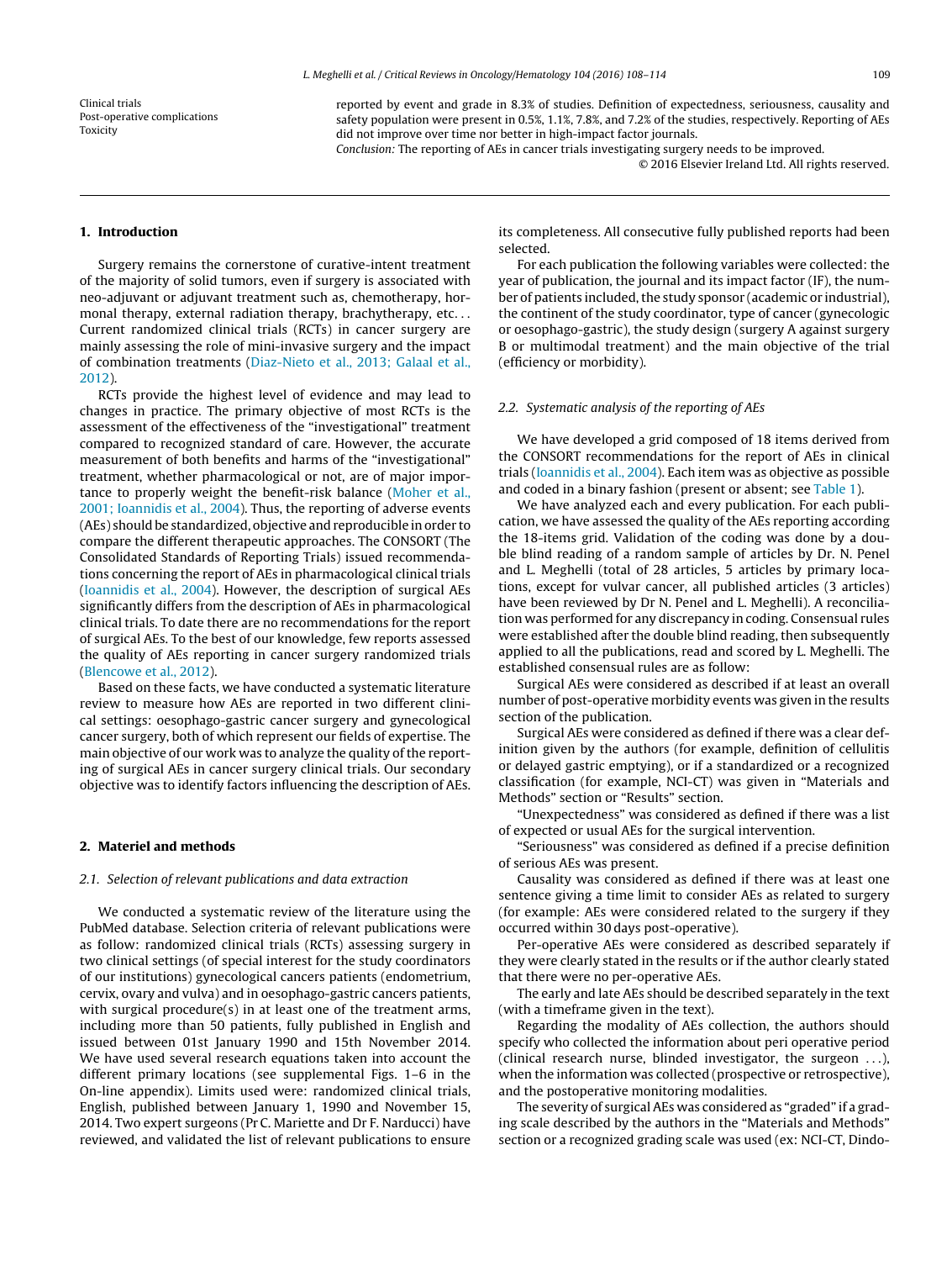#### <span id="page-2-0"></span>**Table 1**

Consort recommendations with the corresponding 18 items of the reading grid weighted by experts.

| <b>CONSORT Recommendations</b>                                                                                                                                                                                                 | Items of the reading grid                                                   | S          | M                     | Α                |
|--------------------------------------------------------------------------------------------------------------------------------------------------------------------------------------------------------------------------------|-----------------------------------------------------------------------------|------------|-----------------------|------------------|
| If the study collected data on harms and benefits, the title<br>$\mathbf{1}$<br>or abstract should so state                                                                                                                    | 1. AEs mentioned in the title                                               | 2          | 2.2                   | 2.1              |
|                                                                                                                                                                                                                                | 2. AEs mentioned in the abstract                                            | 3.3        | 3.4                   | 3.3              |
| 2<br>If the trial addresses both harms and benefits, the<br>introduction should so state                                                                                                                                       | 3. AEs mentioned in the introduction                                        | 1.9        | 2.2                   | $\overline{2}$   |
| 3<br>List addresses AEs with definitions for each (with<br>attention, when relevant, to grading, expected vs<br>unexpected events, reference to standardized and<br>validated definitions, and description of new definitions) | 4. Precise definition of AEs (NCI-CT,<br>Dindo-Clavien)                     | 4          | 3.5                   | 3.8              |
|                                                                                                                                                                                                                                | 5. Definition of (un)expectedness"                                          | 2.6        | 3.5                   | 3                |
|                                                                                                                                                                                                                                | 6. Definition of "seriousness"                                              | 3.2        | 3.8                   | $3.5\phantom{0}$ |
|                                                                                                                                                                                                                                | 7. Definition of causality                                                  | 3          | 3.7                   | $3.3\phantom{0}$ |
|                                                                                                                                                                                                                                | 8. Intra operative AEs described separately                                 | 3          | 3.8                   | 3.4              |
|                                                                                                                                                                                                                                | 9. Early and late AEs reported                                              | 3.2        | 3.8                   | 3.5              |
| Clarify how harms-related information was collected<br>4<br>(mode of data collection, timing, attribution methods,<br>intensity of ascertainment, and harms-related monitoring<br>and stopping rules, if pertinent)            | 10. Description of AEs collection modalities                                | 3          | 3.2                   | 3.1              |
| 5<br>Describe plans for presenting and analyzing information<br>on harms (including coding, handling of recurrent events,<br>specification of timing issues, handling of continuous<br>measures, and any statistical analyses) | 11. Use of a validated severity grading scale<br>(NCI-CT, Dindo-Clavien)    | 3.9        | $\overline{4}$        | 3.9              |
|                                                                                                                                                                                                                                | 12. Description of management of recurrent<br>AEs                           | 2.8        | 3.3                   | 3.1              |
| Describe for each arm the participant withdrawals that are<br>6<br>a result of harms and their experiences with the allocated<br>treatment                                                                                     | Not included in this analysis                                               |            |                       |                  |
| Provide the denominators for analyses on harms<br>7                                                                                                                                                                            | 13. AEs summarized in table(s)<br>14. Definition of the "safety population" | 2.9<br>2.9 | 3.7<br>$\overline{4}$ | 3.2<br>3.5       |
| 8<br>Present the absolute risk per arm and per AE type, grade,<br>and seriousness, and present appropriate metrics for<br>recurrent events, continuous variables and scale variables,<br>whenever pertinent.                   | <b>15.</b> AEs reported by arm                                              | 3.6        | 3.6                   | 3.6              |
|                                                                                                                                                                                                                                | 16. AEs reported by grade                                                   | 3.6        | 3.6                   | $3.6\phantom{0}$ |
|                                                                                                                                                                                                                                | 17. Exhaustive list of AEs                                                  | 3.8        | 3.4                   | 3.6              |
| Describe any subgroup analyses and exploratory analyses<br>9<br>for harms                                                                                                                                                      | Not included in this analysis                                               |            |                       |                  |
| 10<br>Provide a balanced discussion of benefits and harms with<br>emphasis on study limitations, generalizability, and other<br>sources of information on harms                                                                | 18. Discussion of harms/benefit balance                                     | 3.4        | $\overline{4}$        | 3.7              |
| <b>Maximum achievable score</b>                                                                                                                                                                                                |                                                                             | 51.2       | 68.8                  | 56.5             |

S: the means of items weighted by surgeons and physicians (from 0 to 4) – M: the means of items weighted by statisticians and methodologists (from 0 to 4) – A: the mean of two prior means.

# Clavien or Chassagne et al.) ([Dindo](#page-6-0) et [al.,](#page-6-0) [2004;](#page-6-0) [Chassagne](#page-6-0) et [al.,](#page-6-0) [1993;](#page-6-0) [DCTD](#page-6-0) et [al.,](#page-6-0) [2010\).](#page-6-0)

The "safety population" was considered as defined if the authors specified on which population risks of AEs were calculated (the population who actually had surgery or not (per protocol analysis for the "safety")).

The report was considered exhaustive if a detailed and complete list of AEs was present (classified by grade or not).

A publication was considered a "pure surgical trial" if it compared two surgical techniques without neo-adjuvant or adjuvant treatment(s) (chemotherapy or radiotherapy).

We have used classical descriptive method to depict the reporting of events: numbers, percentages, 95%-confidence intervals in cases of categorical data and median, extreme values or mean and standard derivation in cases of continuous data.

# 2.3. Potential explicative factors

In order to identify potential explicative factors, we have built a score derived from the 18-items grid. Because all the 18 items could not be regarded similarly, we have submitted the grid to a committee of experts who have weighted the importance of each of the 18 items using a 4-point Likert scale: not very relevant (1 point); rather relevant (2 points); relevant (3 points) or very relevant(4 points). This panel of experts included two expert groups:(i) surgeons or physicians (experienced investigators or study coordinators), and (ii) methodologists or experts in pharmaco-vigilance. They ranked the grid independently of each other during a single round.

For each item, we calculated the average score per expert group and then the average of the two averages. For each article, the score has been calculated according to the presence of 18 potential items weighted by the experts. Using these values par item, the maximum achievable score per publication was 56.5 (Table 1).

The score was described by its mean and standard deviation and its median and extreme values.

We explored the normality of the distribution of the score graphically and by the Shapiro-Wilk test. Because the distribution of the score was not normal  $(p < 0.001)$ , we used nonparametric tests for comparisons. We explored the link between the score and continuous data (years, IF, number of patients included) graphically and by calculating the correlation coefficient of Spearman. For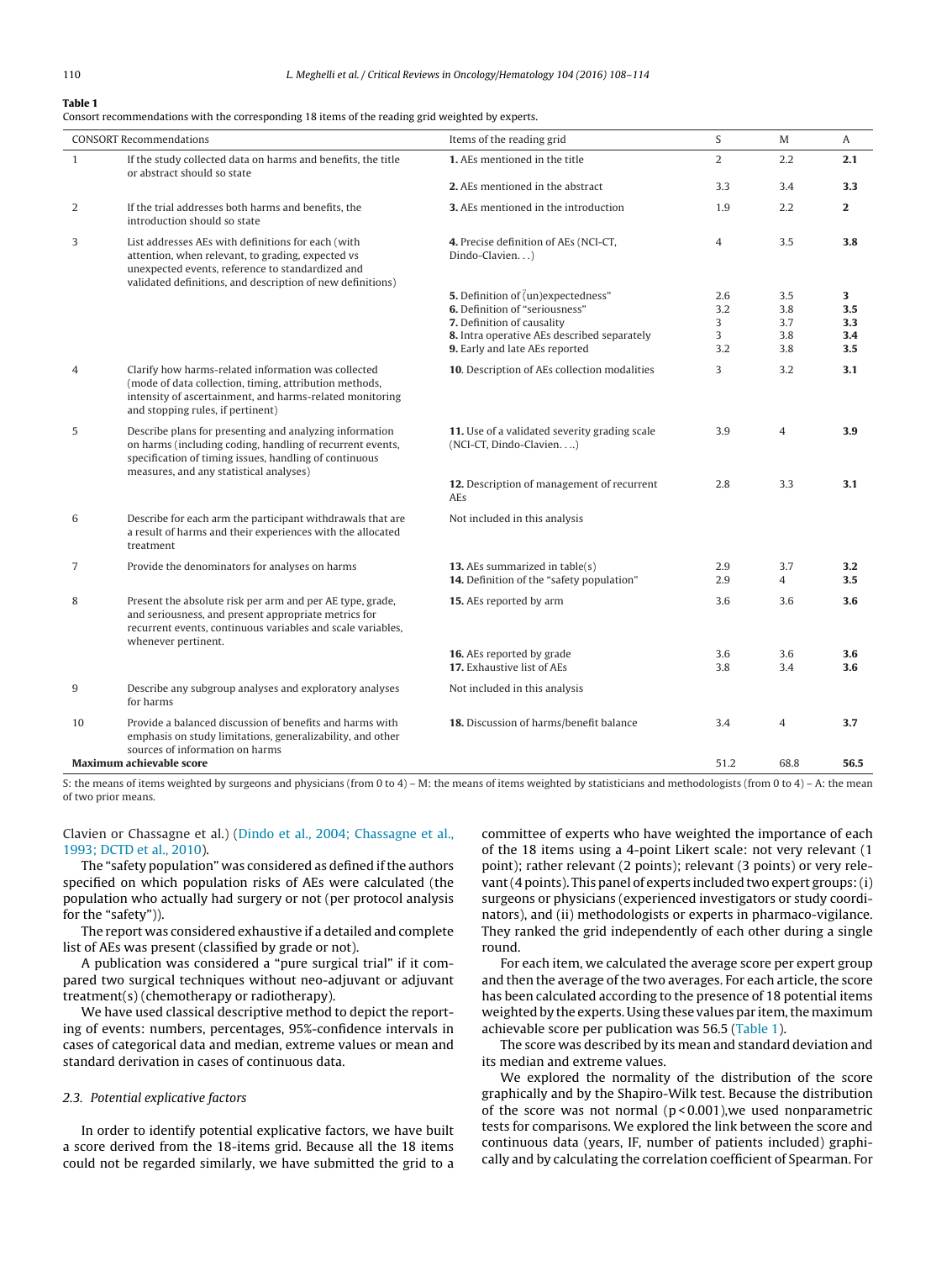#### **Table 2**

Characteristics of the 179 analyzed trials.

| Characteristics                    | $n(\%)$     |  |  |
|------------------------------------|-------------|--|--|
| <b>Years of publication</b>        |             |  |  |
| 1990-1994                          | 18 (10.0)   |  |  |
| 1995-1999                          | 25(14.0)    |  |  |
| 2000-2004                          | 35(19.5)    |  |  |
| 2005-2009                          | 46 (25.8)   |  |  |
| 2010-2014                          | 55 (30.7)   |  |  |
| Continent                          |             |  |  |
| Europe                             | 76 (42.5)   |  |  |
| Asia                               | 78 (43.6)   |  |  |
| North America                      | 17(9.5)     |  |  |
| South America                      | 4(2.2)      |  |  |
| Oceania                            | 4(2.2)      |  |  |
| Sponsor                            |             |  |  |
| Industrial                         | 5(2.8)      |  |  |
| Academic                           | 174 (97.2)  |  |  |
| <b>Type of trial</b>               |             |  |  |
| "Pure" surgical trials             | 101(56.4)   |  |  |
| Combined strategies                | 78 (43.6)   |  |  |
| Primary objective of the trial     |             |  |  |
| Morbidity                          | 56(31.3)    |  |  |
| <b>Tumor site</b>                  |             |  |  |
| Oesophago-gastric                  | 133 (74.3)  |  |  |
| Gynecological                      | 46 (25.7)   |  |  |
| Cervix                             | 24(13.4)    |  |  |
| Endometrium                        | 14(7.8)     |  |  |
| Ovary                              | 7(3.9)      |  |  |
| Vulva                              | 3(1.7)      |  |  |
|                                    |             |  |  |
| <b>Number of patients included</b> |             |  |  |
| Median (interquartile range)       | 138 0-2,62) |  |  |

categorical data (type of sponsor, continent of the principal investigator, type of cancer, type of treatment and primary objective of the trial), an average comparison was performed by the Mann-Whitney U test.

Because hypothesized explanatory factors were tested, a Bonferroni adjusted significance level of 0.00625 was calculated to account for the increased possibility of a type-I error. Statistical analyzes were performed using SPSS 22.0 statistics software.

# **3. Results**

# 3.1. Description of the relevant articles

We have selected 205 publications after reading the abstract and then 179 after reading the full text. The selection process is shown in supplemental Figs. 1–6 (see On-line appendix). The main characteristics ofthe publications included in the analysis are listed in Table 2.

#### 3.2. Reporting of the AEs

Surgical AEs were described in 161 articles (89.9%). A standardized definition of AEs was used in 27.3% of the publications (Table 3).

#### **Table 3**

Severity grading scale.

#### **Table 4**

Quality of reporting of Adverse Events (AEs) in cancer surgical trial according to the CONSORT recommendations.

| Items of the reading grid               | $n(\%)$    |  |
|-----------------------------------------|------------|--|
| <b>Where are mentioned AFs</b>          |            |  |
| AEs described in the results section    | 161 (89.9) |  |
| AEs collection stated in the title      | 27(15.1)   |  |
| AEs collection stated in the abstract   | 128 (71.5) |  |
| AEs mentioned in the introduction       | 103(57.4)  |  |
| Harm/benefit ratio in the discussion    | 128(71.5)  |  |
| <b>Precise information about AEs</b>    |            |  |
| Definition of expectedness              | 1(0.0)     |  |
| Definition of seriousness               | 2(0.0)     |  |
| Definition of causality                 | 14(7.8)    |  |
| Definition of safety population         | 13(7.2)    |  |
| Description of AE collection modalities | 39(21.8)   |  |
| Management of recurrent AEs             | $\Omega$   |  |
| Intraoperative AEs reported separately  | 38 (21.2)  |  |
| <b>Reporting of AEs</b>                 |            |  |
| Early and late AEs reported             | 19(10.6)   |  |
| AEs summarized in table(s)              | 129(72.1)  |  |
| AEs clearly reported by arm             | 154 (86.0) |  |
| AEs reported by grade                   | 15(8.3)    |  |
| Serious AEs reported by arm             | 1(0.0)     |  |
| <b>Exhaustive list of AEs</b>           | 64 (35.7)  |  |

Regarding the grading of the severity, a grading scale was used in only 16.8% of cases and description of AEs per grade was available in 8.3%.

The definitions of expectedness and seriousness were almost never present (1 and 2 trials respectively). Causality was defined only in 7.8% of the articles, the safety population in 7.2% of articles. AEs collection modalities were described in 21.8% of publications. Intraoperative AEs were separately reported in 38 publications (21.2%). Finally, AEs seemed exhaustively described in only 35.7% of the publications. (Table 4)

#### 3.3. Weighted reading grid

Both experts groups ranked the 18 items of reading grid (physicians versus methodologists). We compared the distribution of the overall scores given by two expert groups; there was no significant difference ( $p = 0.120$  with the Mann-Whitney U test). We used the Mann-Whitney U test for comparing the averages obtained by each item of the grid. Only the distribution of the averages for the item "definition of the safety population" was significantly different between the 2 groups: expert methodologists tend to be more stringent ( $p = 0.001$ ).

Among the 18 items of our reading grid, we have defined the items of major importance according to the ranking done by the experts: major items are those of the 4th quartile according to the expert ranking. These major items and the rates of studies providing appropriate data for each major item were as follows: the use of a validated severity grading scale (16.8%), the use of a standardized definition (26.8%), discussion of the harms/benefit balance (71.5%), AEs reported by arm (86%), AEs reported by grade (8.4%) and exhaustive list of AEs (35.8%).

|                                                                                                                  | Trials with clear definition of used terms                          | Trials with specified severity grading scale                       |
|------------------------------------------------------------------------------------------------------------------|---------------------------------------------------------------------|--------------------------------------------------------------------|
| $n(\%)$                                                                                                          | 49/179 (27.3)                                                       | 30/179 (16.8)                                                      |
| NCI-CTC<br>Specified for events of interest<br>Chassagne classification<br>Dindo-Clavien classification<br>Other | 22/49(44.9)<br>14/49(28.6)<br>5/49(10.2)<br>5/49(10.2)<br>3/49(6.1) | 15/30(50.0)<br>2/30(6.7)<br>4/30(13.3)<br>6/30(20.0)<br>3/30(10.0) |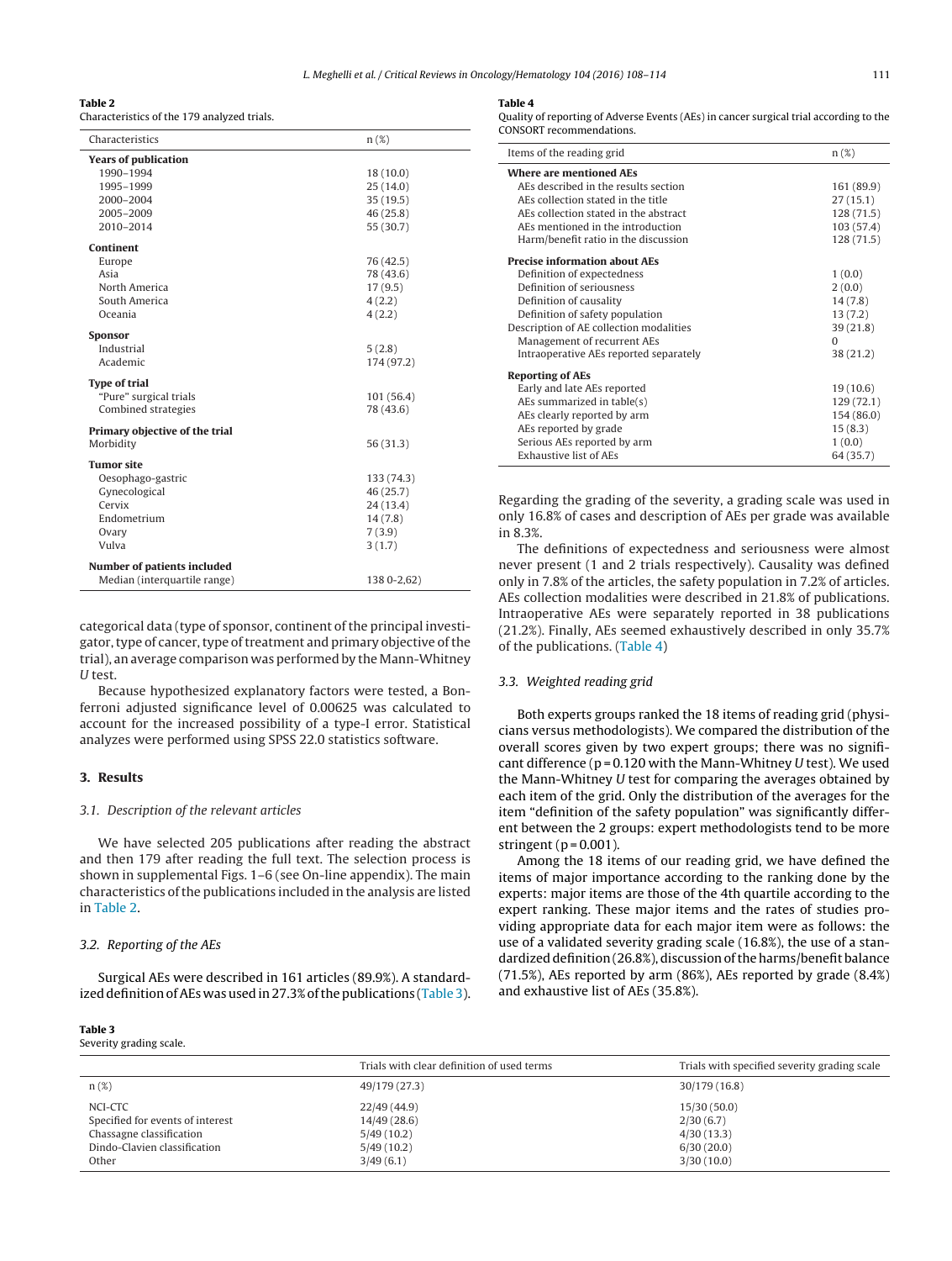

**Fig. 1.** Score distribution (SD: standard deviation).

#### 3.4. Identification of explicative factors

The mean score calculated for the 179 publications was 17.3 (SD: 9.4) and the median score was 17.6 (range 0 to 45.6). Distribution of the score is presented in Fig. 1.

There was no link between the score and the publication year  $(r=0.19, p=0.009)$ , the impact factor  $(r=0.017, p=0.820)$ , the number of patients included ( $r = 0.09$ ;  $p = 0.210$ ), the continent of principal investigator or tumor location (mean score = 19.1 (DS: 10.7) for gynecological cancer versus 16.7 (DS: 8.9) for oesophagogastric cancer  $p = 0.170$ )

The score was significantly higher for "pure surgical trials" compared to other types of trials (average score =  $20.2$  vs  $13.6$ ,  $p = 0.001$ ) and when morbidity was the primary objective (Mean = 23.9 vs 14.3, p < 0.001). (Fig. 2)

3.5. Subgroup analysis: pure surgical trials and trials whose primary objective was morbidity

We analyzed all parameters previously tested in these 2 subgroups. Only the impact factor and the number of patients included were associated with better report of AEs in the subgroup: morbidity as primary objective  $(p = 0.003)$ . ([Table](#page-5-0) 5)

#### **4. Discussion**

In total, we analyzed 179 published trial reports, 133 in oesophago-gastric cancers and 46 gynecological cancers, including 43.6% of publications evaluating multimodal treatment(s). The evaluation of morbidity was the main objective in 31.3% of the published trials.We have found that 88.9% described perioperative AEs. A precise definition of AEs was present in only 26.8% of the publications. A severity grading scale was used in only 16.8% of the articles.

The average score obtained by the publications was 17.35 (SD: 9.45) for a theoretical maximum score of 56.5. There was no link between the score and the year of article issue, the journal impact factor, the number of patients included, the continent of the study coordinator or the primary tumor site. The score was significantly higher for "pure surgical trials" (20.22 vs 13.63,  $p = 0.001$ ) and when morbidity was the primary objective (23.95 vs 14.34, p < 0.001).

To our knowledge, there are very few articles in the literature assessing the quality of AEs reporting in surgical RCTs in oncology. We identified only one publication assessing the quality of harms reporting in surgical oncology. This review published in 2012 by Blencowe et al. included surgical publications on esophageal cancer. They included 122 publications, including 17 RCTs. They found that 27.6% of the articles defined at least one specific surgical complication and only one publication provided a definition of all the reported complications. Only 5.1% of the analyzed publications used a standardized classification of severity [\(Blencowe](#page-6-0) et [al.,](#page-6-0) [2012\).](#page-6-0)

Other studies assess harms reporting quality in surgery whatever the surgical specialty. Their results are similar to our findings: surgical AEs are poorly described in surgical trials. Sinha and al published a critical review about harm reporting in clinical trials published in highest impact factor surgical journals in 2005 (Annals of Surgery, American Journal of Transplantation and Annals of Surgical Oncology). They included 42 publications and analyzed



**Fig. 2.** Score distribution by type of trial (2.a) and main objective (2.b).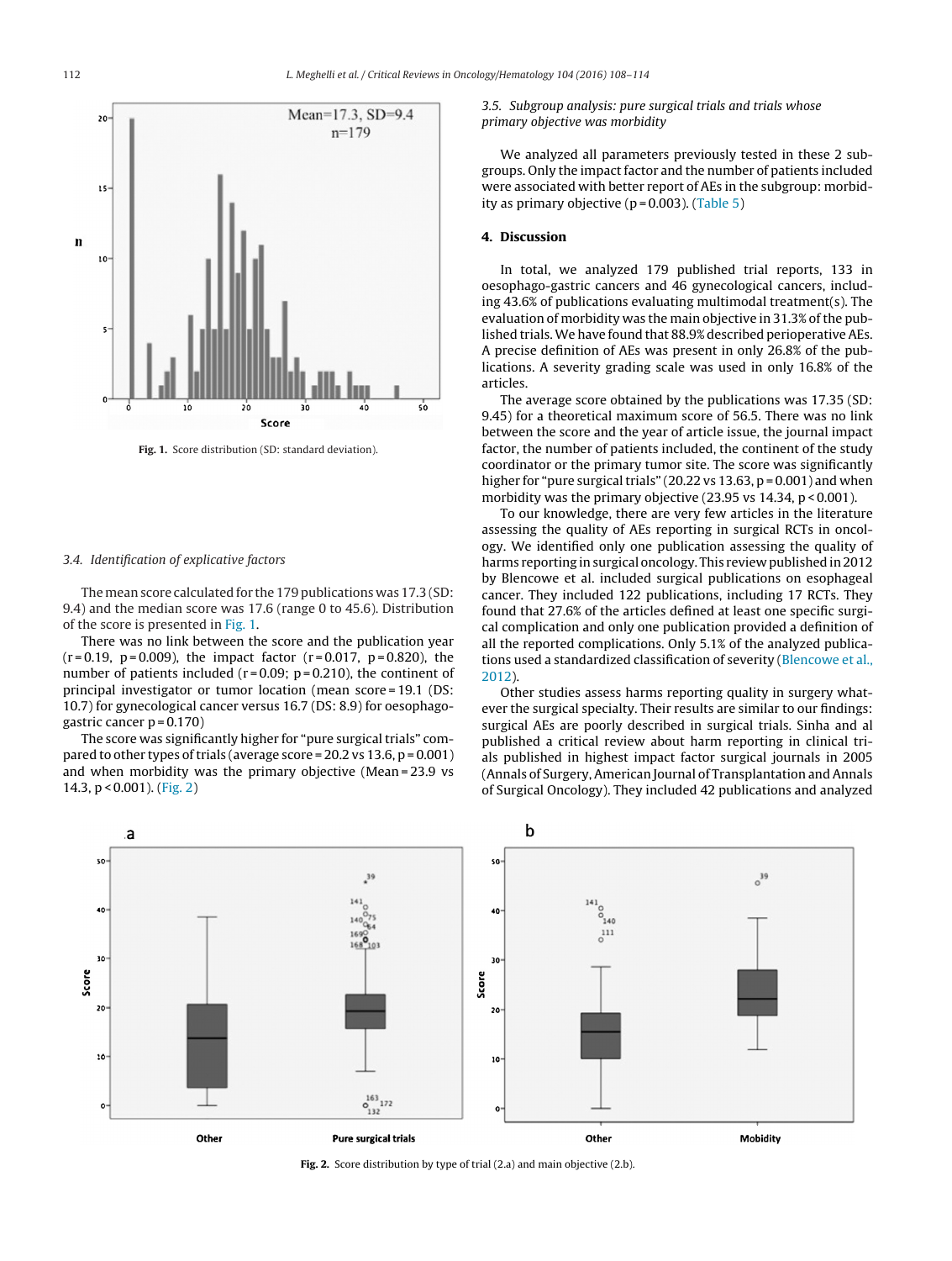#### <span id="page-5-0"></span>**Table 5**

Relation between score of articles and potential explicative factors.

| Potential explanatory factors                                  | Pure surgical trial         | Morbidity as primary objective   |  |  |
|----------------------------------------------------------------|-----------------------------|----------------------------------|--|--|
| Continuous data: correlation coefficient r (p) (Spearman test) |                             |                                  |  |  |
| Publication year                                               | $r = 0.11$ ( $p = 0.220$ )  | $r = 0.2$ ( $p = 0.140$ )        |  |  |
| Impact factor                                                  | $r = 0.21$ ( $p = 0.032$ )  | $r = 0.39$ ( $p = 0.003$ )       |  |  |
| Number of patients included                                    | $r = 0.24$ ( $p = 0.017$ )  | $r = 0.39$ ( $p = 0.003$ )       |  |  |
| Categorical data: mean (n, p) (Mann-Whitney test)              |                             |                                  |  |  |
| <b>Continent of investigator</b>                               |                             |                                  |  |  |
| Europe (reference)                                             | $21.14(n=39)$               | $25.13(n=24)$                    |  |  |
| Asia                                                           | $19.03$ (n = 54, p = 0.180) | 22.61 ( $n = 24$ , $p = 0.230$ ) |  |  |
| North America                                                  | $26.00(n=4, p=0.280)$       | $26.00$ (n = 4, p = 0.830)       |  |  |
| South America                                                  | $19.30(n=2, p=0.110)$       | $18.77$ (n = 3, p = 0.150)       |  |  |
| South Sea Islands                                              | $23.65$ (n = 2, p = 0.860)  | $35.3(n=1)$                      |  |  |
| <b>Tumor site</b>                                              |                             |                                  |  |  |
| Oesophago-gastric                                              | $19.59(n=80)$               | $23.57(n=34)$                    |  |  |
| Gynecological                                                  | $21.61$ (n = 21, p = 0.110) | $24.60$ (n = 21, p = 0.610)      |  |  |

their compliance to the CONSORT recommendations, and calculated their Jadad Score (assessing the quality of the trial). They found that 26.8% of their publications provided a validated definition of harms. The quality of reporting was poor; 5 out of 21 non-pharmacological RCTs adequately report the adverse events ([Sinha](#page-6-0) et [al.,](#page-6-0) [2009\).](#page-6-0)

Another publication by Rosenthal et al. in 2014 included 46 consecutive clinical trials published in 2010 in the three highest impact factor journals in the fields (Annals of Surgery, surgery JAMA and the British Journal of Surgery). Rosenthal et al. have assessed the report of both per and post operative AEs in RCTs. They found that 4.3% of the articles did not describe at all AEs and 37% did not describe per-operative complications. Moreover, precise definitions ofAEs were provided in 13.0% ofthe publications for per-operative and 50.0% for postoperative complications. A classification of severity was used in respectively 9.0% and 54.0% of the publications ([Rosenthal](#page-6-0) et [al.,](#page-6-0) [2015\).](#page-6-0)

In the urological field, few reviews asses the report of adverse events in surgical trials [\(Breau](#page-6-0) et [al.,](#page-6-0) [2010;](#page-6-0) [Donat,](#page-6-0) [2007;](#page-6-0) [Martin](#page-6-0) et [al.,](#page-6-0) [2002;](#page-6-0) [Mitropoulos](#page-6-0) et [al.,](#page-6-0) [2012\).](#page-6-0) However their results are also similar to our findings. For example, Breau and al performed a systematic literature search of all RCTs including surgical procedure(s) published in three journals of urology between 1996 and 2004. They included 152 RCT, 71.7% reported AEs, only 21.7% reported the severity of AEs, and 34.2% of the publications assessed the benefit-risk balance in the discussion ([Breau](#page-6-0) et [al.,](#page-6-0) [2010\).](#page-6-0)

We also identified one review on the report of AEs in breast reconstruction after cancer surgery published by Potter and al in 2011. They included 134 studies published between 1995 and 2009 (11 RCT, 74 cohort studies and 49 case studies). They found that 35.1% of their publications did not provide at least one complication definition and only 23.1% of their publications defined more of 75% of the complications. Severity grading system was used in 58.2% of the publications [\(Potter](#page-6-0) et [al.,](#page-6-0) [2011\).](#page-6-0)

Lastly, in orthopedic literature, one systematic review published in 2009 by Goldhahn and al assessed the quality of complication reporting in 122 RCTs published between 2006 and 2007. AEs were reported in 67.0% of the publications, severity was reported in 9.3% and definitions were provided in 7.1% of RCTs [\(Goldhahn](#page-6-0) et [al.,](#page-6-0) [2009\).](#page-6-0)

All theses reviews constantly found that AEs were poorly reported in RCTs including surgical treatment, whatever the medical field.

Our study had some limitations.We included publications about two tumor sites only (pelvic gynecologic oncology and gastroesophageal oncology), which may not be representative of the rest of surgical oncology specialties. However, these two specialties are quite different and the quality of the surgical AEs reporting did not differ significantly between these two subgroups. Besides, the

quality of reporting of AEs in other specialties (literature search on urologic, orthopedic and breast surgery) is similar to our review.

We used a single database for our systematic literature review (PubMed) and search by key words was difficult because of a poor indexing of the publications. We have thus used several research equations; two experts checked the completeness of our review; finally; references of each publication were also checked.

The coding of EA reporting was not blind about journals and authors. However, this seems hardly feasible and we had no conflicts of interest. Moreover, we did not see any improvement of the score in high-impact factor journals. Only one reviewer proceeded to data extraction; this could be seen as a limitation, nevertheless, the 28 first studies have been assessed by 2 reviewers in a blinded fashion, with a secondary reconciliation in case of discrepancy. Furthermore, the items are binary (present and absent) and could be regarded as much as objective as possible.

We included in our analysis several types of publications. Some assessed the effectiveness of treatments, other morbidity; some evaluated multimodal therapies and other only surgery. This causes a great heterogeneity that may affect AEs reporting. To overcome this bias, subgroup analyzes were performed. We have limited our analysis to two different surgical settings, but the literature review was exhaustive.

Appropriate reporting of surgical AEs in cancer RCTs needs a collective initiative of both physicians and methodologists. Some traditional items used in pharmacological trials needs to be formally defined in surgical trials, if relevant: definition of safety population in surgical trials. The use of appropriate definition of surgical AEs and inherent grading scale is mandatory. In our review, we found that several grading systems and definitions are used (Dindo-Clavien, NCI-CTC, Chassagne.) without consensus on the better method for defining the AEs. We found that in most trials, the description of AEs was truncated and focused on some events of interest that are rarely formally defined. In these cases, the assessment of the harm could not be properly done.

### **5. Conclusion**

According to the CONSORT recommendations, AEs are poorly reported in surgery cancer trials. This reporting did not improve over time. This reporting is inaccurate even if the study is published in a high impact factor journal.

Specific recommendations about surgical AEs reporting should be developed. An international and collective effort is urgently needed.